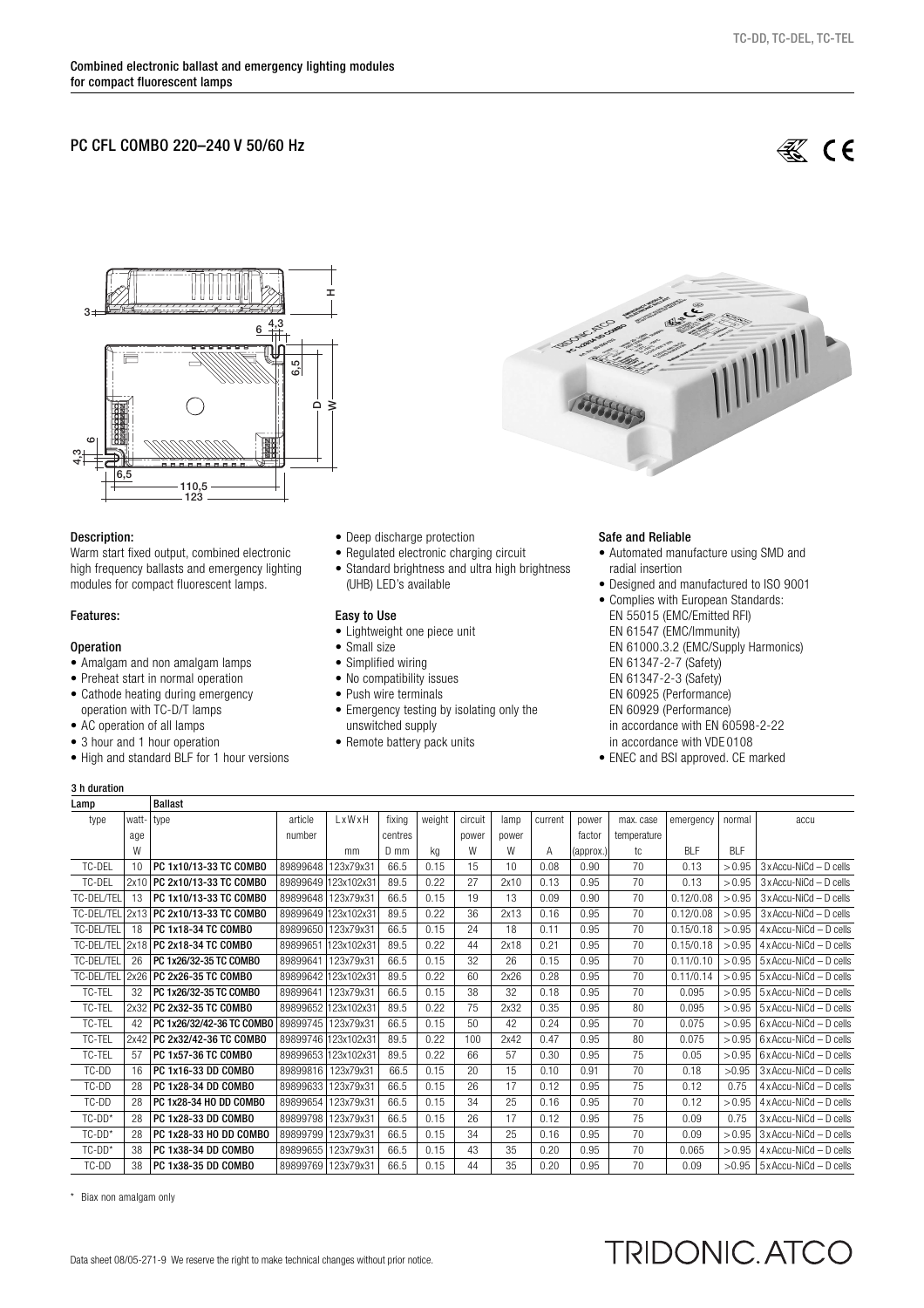## 1 h duration high BLF "D" cells

| Lamp              |       | <b>Ballast</b>                |          |            |         |        |         |       |         |           |             |            |        |                                |
|-------------------|-------|-------------------------------|----------|------------|---------|--------|---------|-------|---------|-----------|-------------|------------|--------|--------------------------------|
| type              | watt- | l type                        | article  | LxWxH      | fixing  | weight | circuit | lamp  | current | power     | max. case   | emergency  | normal | accu                           |
|                   | age   |                               | number   |            | centres |        | power   | power |         | factor    | temperature |            |        |                                |
|                   | W     |                               |          | mm         | D mm    | kg     | W       | W     | А       | (approx.) | tc          | <b>BIF</b> | BI F   |                                |
| TC-DEL            | 10    | PC 1x10/13-13 TC COMBO        | 89899656 | 123x79x31  | 66.5    | 0.15   | 15      | 10    | 0.08    | 0.90      | 70          | 0.33       | > 0.95 | $3x$ Accu-NiCd $-$ D cells     |
| TC-DEL            | 2x10  | <b>PC 2x10/13-13 TC COMBO</b> | 89899657 | 123x102x31 | 89.5    | 0.22   | 27      | 2x10  | 0.13    | 0.95      | 70          | 0.33       | > 0.95 | $3x$ Accu-NiCd $-$ D cells     |
| TC-DEL/TEL        | 13    | PC 1x10/13-13 TC COMBO        | 89899656 | 123x79x31  | 66.5    | 0.15   | 19      | 13    | 0.09    | 0.90      | 70          | 0.27/0.23  | > 0.95 | $3x$ Accu-NiCd $-$ D cells     |
| <b>TC-DEL/TEL</b> |       | 2x13 PC 2x10/13-13 TC COMBO   | 89899657 | 123x102x31 | 89.5    | 0.22   | 36      | 2x13  | 0.16    | 0.95      | 70          | 0.27/0.23  | > 0.95 | $3x$ Accu-NiCd $-$ D cells     |
| TC-DEL/TEL        | 18    | PC 1x18-14 TC COMBO           | 89899658 | 123x79x31  | 66.5    | 0.15   | 24      | 18    | 0.11    | 0.95      | 70          | 0.33/0.40  | > 0.95 | $4 \times$ Accu-NiCd - D cells |
| TC-DFI/TFI        |       | 2x18 PC 2x18-14 TC COMBO      | 89899659 | 123x102x31 | 89.5    | 0.22   | 44      | 2x18  | 0.21    | 0.95      | 70          | 0.33/0.40  | > 0.95 | $4 \times$ Accu-NiCd - D cells |
| TC-DEL/TEL        | 26    | PC 1x26/32/42-15 TC COMBO     | 89899660 | 123x79x31  | 66.5    | 0.15   | 32      | 26    | 0.15    | 0.95      | 70          | 0.20/0.21  | > 0.95 | 5 x Accu-NiCd - D cells        |
| TC-DEL/TEL        |       | 2x26   PC 2x26-15 TC COMBO    | 89899661 | 123x102x31 | 89.5    | 0.22   | 60      | 2x26  | 0.28    | 0.95      | 70          | 0.27/0.33  | > 0.95 | 5 x Accu-NiCd - D cells        |
| TC-TEL            | 32    | PC 1x26/32/42-15 TC COMBO     | 89899660 | 123x79x31  | 66.5    | 0.15   | 38      | 32    | 0.18    | 0.95      | 70          | 0.20       | > 0.95 | $5x$ Accu-NiCd - D cells       |
| TC-TEL            |       | 2x32 PC 2x32/42-15 TC COMBO   | 89899662 | 123x102x31 | 89.5    | 0.22   | 75      | 2x32  | 0.35    | 0.95      | 80          | 0.20       | > 0.95 | $5x$ Accu-NiCd - D cells       |
| TC-TEL            | 42    | PC 1x26/32/42-15 TC COMBO     | 89899660 | 123x79x31  | 66.5    | 0.15   | 50      | 42    | 0.24    | 0.95      | 70          | 0.19       | > 0.95 | 5 x Accu-NiCd - D cells        |
| TC-TEL            |       | 2x42 PC 2x32/42-15 TC COMBO   | 89899662 | 123x102x31 | 89.5    | 0.22   | 100     | 2x42  | 0.47    | 0.95      | 80          | 0.19       | > 0.95 | 5 x Accu-NiCd - D cells        |
| TC-TEL            | 57    | PC 1x57-16 TC COMBO           | 89899663 | 123x102x31 | 89.5    | 0.22   | 66      | 57    | 0.30    | 0.95      | 75          | 0.17       | > 0.95 | $6x$ Accu-NiCd - D cells       |

## 1 h duration standard BLF "Cs" cells

| Lamp        |       | <b>Ballast</b>              |          |                     |         |        |         |       |         |           |             |           |            |                           |
|-------------|-------|-----------------------------|----------|---------------------|---------|--------|---------|-------|---------|-----------|-------------|-----------|------------|---------------------------|
| type        | watt- | type                        | article  | LxWxH               | fixing  | weight | circuit | lamp  | current | power     | max. case   | emergency | normal     | accu                      |
|             | age   |                             | number   |                     | centres |        | power   | power |         | factor    | temperature |           |            |                           |
|             | W     |                             |          | mm                  | $D$ mm  | kg     | W       | W     | A       | (approx.) | tc          | BI F      | <b>BLF</b> |                           |
| TC-DEL      | 10    | PC 1x10/13-13C TC COMBO     | 89899664 | 123x79x31           | 66.5    | 0.15   | 15      | 10    | 0.08    | 0.90      | 70          | 0.13      | > 0.95     | 3 x Accu-NiCd - Cs cells  |
| TC-DEL      | 2x10  | PC 2x10/13-13C TC COMBO     |          | 89899665 123x102x31 | 89.5    | 0.22   | 27      | 2x10  | 0.13    | 0.95      | 70          | 0.13      | > 0.95     | 3 x Accu-NiCd - Cs cells  |
| TC-DEL/TELI | 13    | PC 1x10/13-13C TC COMBO     | 89899664 | 123x79x31           | 66.5    | 0.15   | 19      | 13    | 0.09    | 0.90      | 70          | 0.12/0.08 | > 0.95     | 3 x Accu-NiCd - Cs cells  |
| TC-DEL/TEL  | 2x13  | PC 2x10/13-13C TC COMBO     |          | 89899665 123x102x31 | 89.5    | 0.22   | 36      | 2x13  | 0.16    | 0.95      | 70          | 0.12/0.08 | > 0.95     | 3 x Accu-NiCd - Cs cells  |
| TC-DEL/TEL  | 18    | PC 1x18-14C TC COMBO        | 89899666 | 123x79x31           | 66.5    | 0.15   | 23      | 18    | 0.11    | 0.95      | 70          | 0.15/0.18 | > 0.95     | 4 x Accu-NiCd - Cs cells  |
| TC-DEL/TEL  | 2x18  | PC 2x18-14C TC COMBO        | 89899667 | 123x102x31          | 89.5    | 0.22   | 43      | 2x18  | 0.20    | 0.95      | 70          | 0.15/0.18 | > 0.95     | 4 x Accu-NiCd - Cs cells  |
| TC-DEL/TEL  | 26    | PC 1x26/32-15C TC COMBO     | 89899668 | 123x79x31           | 66.5    | 0.15   | 31      | 26    | 0.15    | 0.95      | 70          | 0.11/0.10 | > 0.95     | 5 x Accu-NiCd - Cs cells  |
| TC-DEL/TEL  | 2x26  | PC 2x26-15C TC COMBO        |          | 89899669 123x102x31 | 89.5    | 0.22   | 59      | 2x26  | 0.28    | 0.95      | 70          | 0.11/0.14 | > 0.95     | 5 x Accu-NiCd - Cs cells  |
| TC-TEL      | 32    | PC 1x26/32-15C TC COMBO     | 89899668 | 123x79x31           | 66.5    | 0.15   | 37      | 32    | 0.17    | 0.95      | 70          | 0.095     | > 0.95     | 5 x Accu-NiCd - Cs cells  |
| TC-TEL      | 2x32  | PC 2x32-15C TC COMBO        |          | 898996701123x102x31 | 89.5    | 0.22   | 75      | 2x32  | 0.35    | 0.95      | 80          | 0.095     | > 0.95     | 5 x Accu-NiCd - Cs cells  |
| TC-TEL      | 42    | PC 1x26/32/42-16C TC COMBO  | 89899747 | 123x79x31           | 66.5    | 0.15   | 49      | 42    | 0.23    | 0.95      | 70          | 0.075     | > 0.95     | 6 x Accu-NiCd - Cs cells  |
| TC-TEL      | 2x42  | PC 2x32/42-16C TC COMBO     |          | 89899748 123x102x31 | 89.5    | 0.22   | 100     | 2x42  | 0.47    | 0.95      | 80          | 0.075     | > 0.95     | 6 x Accu-NiCd - Cs cells  |
| TC-TEL      | 57    | <b>PC 1x57-16C TC COMBO</b> | 89899671 | 123x102x31          | 89.5    | 0.22   | 66      | 57    | 0.30    | 0.95      | 75          | 0.05      | > 0.95     | $6x$ Accu-NiCd – Cs cells |

| type                    | article number |
|-------------------------|----------------|
| <b>LED EM</b> green     | 89899605       |
| <b>LED EM</b> green UHB | 89899756       |

#### Technical data:

Ambient temperature range 0  $^{\circ}$ C to +50  $^{\circ}$ C Maximum case temperature see tables.

Ingress Protection IP20 Vibration test IEC 68-2-64 Fh Bump test IEC 68-2-29 Eb Humidity IEC 68-2-30 Flash Testing not recommended

High Voltage Insulation Testing (no flashover or breakdown must occur): Up to 500 V DC between the phase and neutral conductors connected together and the earth.

#### Restarting after lamp replacement:

Note: Before servicing luminaires the mains supply should always be disconnected.

If faulty lamps are changed with the mains connected they will restart automatically provided an interval of 2 seconds is left after removal.

#### Lamp starting (normal operation):

Type of start: Pre-heat Starting time: 2 seconds Number of starts: circa 20,000

#### Normal operation:

| Rated mains supply voltage                                | 220-240V                  |
|-----------------------------------------------------------|---------------------------|
| Mains frequency                                           | 50/60 Hz                  |
| Earth leakage current                                     | $< 0.5$ mA                |
| Minimum lamp starting temperature                         | $-15\,^{\circ}\mathrm{C}$ |
| Lamp operating frequency                                  | $>42$ kHz                 |
| Ballast Lumen Factor (BLF)                                | see table                 |
| Light output variation over rated voltage range           | $\pm 2\%$                 |
| Recharge period                                           | 24 hours                  |
| Nominal charge current:                                   |                           |
| $\bullet$ NiCd D cell                                     | $200 \text{ mA}$          |
| • NiCd Cs cell                                            | 100 mA                    |
| Can be used with high brightness charge indicators (LEDs) |                           |

#### Emergency operation:

| Emergency light output factors (BLF)          | see table     |
|-----------------------------------------------|---------------|
| Battery design voltage                        | 1.2V per cell |
| Nominal discharge current (3 hr unit)         | 1.1A          |
| Nominal discharge current (1 hr standard BLF) | 1.1A          |
| Nominal discharge current (1 hr high BLF)     | 2.2A          |
| Minimum lamp starting temperature             | $0^{\circ}$ C |
|                                               |               |

#### Batteries:

| max. case temperature                  | $45^{\circ}$ C |
|----------------------------------------|----------------|
| Storage life (in temperate conditions) | 4 years        |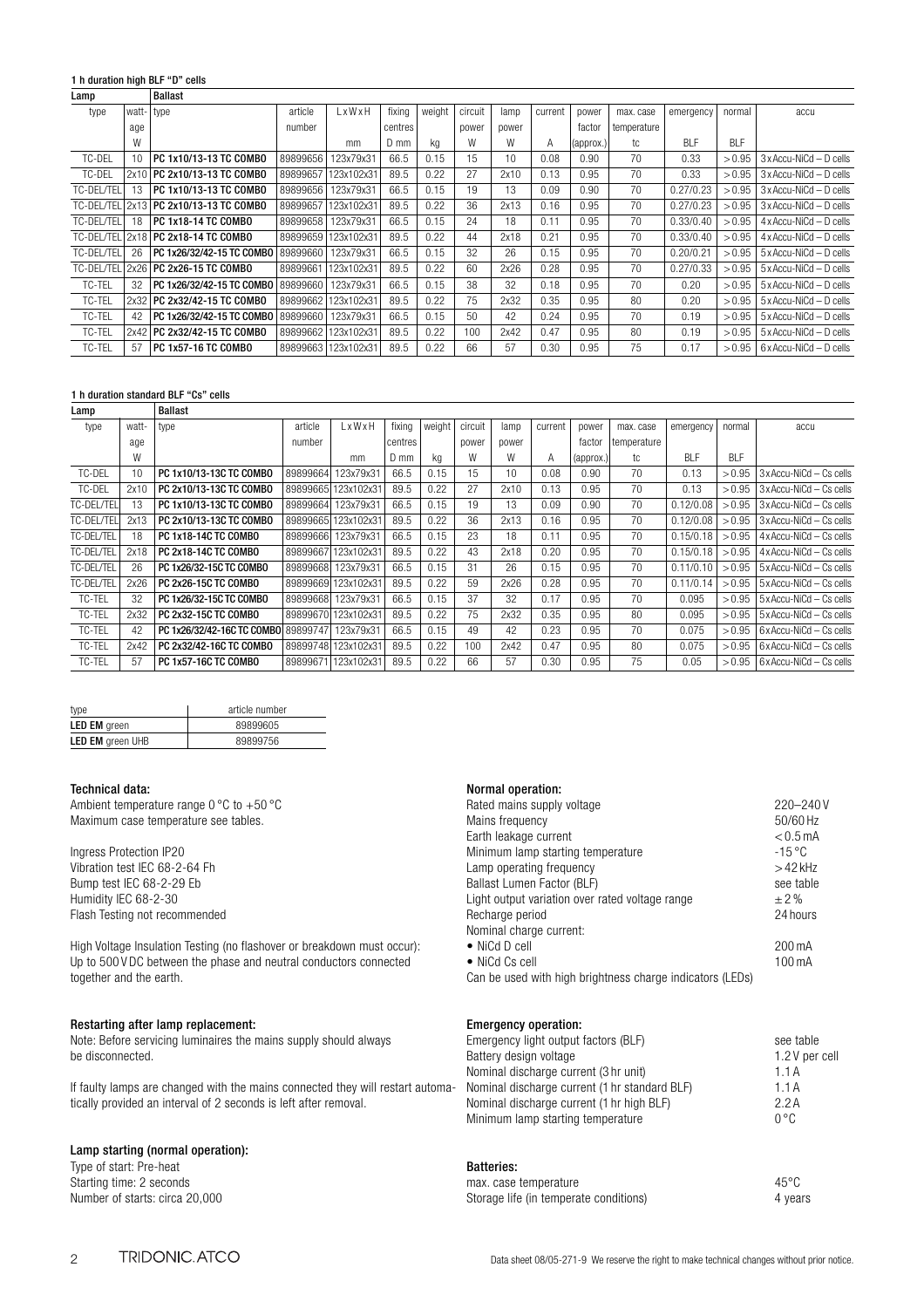## Mechanical details:

Case manufactured from polycarbonate.

LED charge indicator

- Green
- Mounting hole 6.5 mm dia

• Length of LED lead 750 mm (Bezel supplied fitted to LED)

Battery packs

- Polycarbonate case
- 1.0 m integral double insulated lead
- 1.0 mm<sup>2</sup> solid cable

To be connected to suitable strain relieved terminal block in luminaire or suitable polarised plug/socket for connection to luminaire.

Termination 9 mm semi-stripped insulation with protective tape.

|   |      | عنى                         | SOL PORT<br>s<br>Î<br>$\hat{\Phi}^{ab}$ |  |
|---|------|-----------------------------|-----------------------------------------|--|
|   |      | ₩<br><b>Charles Company</b> |                                         |  |
|   |      |                             |                                         |  |
| C | pri. |                             |                                         |  |
|   |      |                             |                                         |  |

Accu (pack-NiCd):

| Battery            | type               | number I | article  | 1 x W x H   | weight |
|--------------------|--------------------|----------|----------|-------------|--------|
| (high temperature) |                    | of cells | number   | mm          | g      |
| Pack-NiCd 3D       | Remote pack 4.0 Ah | 3        | 89899672 | 216x70x35.5 | 570    |
| Pack-NiCd 4D       | Remote pack 4.0 Ah | 4        | 89899673 | 216x70x35.5 | 700    |
| Pack-NiCd 5D       | Remote pack 4.0 Ah | 5        | 89899674 | 216x70x35.5 | 840    |
| Pack-NiCd 6D       | Remote pack 4.0 Ah | 6        | 89899675 | 216x70x35.5 | 980    |
| Pack-NiCd 3C       | Remote pack 1.4 Ah | 3        | 89899676 | 216x70x35.5 | 320    |
| Pack-NiCd 4C       | Remote pack 1.4 Ah | 4        | 89899677 | 216x70x35.5 | 370    |
| Pack-NiCd 5C       | Remote pack 1.4 Ah | 5        | 89899678 | 216x70x35.5 | 420    |
| Pack-NiCd 6C       | Remote pack 1.4 Ah | 6        | 89899679 | 216x70x35.5 | 470    |



#### Miniature circuit breakers (MCBs):

| Pack-NiCd 5C            | Remote pack 1.4 Ah                                                                          | 5   | 89899678          |     | 216 x 70 x 35.5               |                   | 420  | 13.5<br>IΘ<br>Ҩ     |
|-------------------------|---------------------------------------------------------------------------------------------|-----|-------------------|-----|-------------------------------|-------------------|------|---------------------|
| Pack-NiCd 6C            | Remote pack 1.4 Ah                                                                          | 6   | 89899679          |     | 216 x 70 x 35.5               |                   | 470  |                     |
|                         |                                                                                             |     |                   |     |                               |                   |      |                     |
|                         |                                                                                             |     |                   |     |                               |                   |      |                     |
|                         |                                                                                             |     |                   |     |                               |                   |      | 205                 |
|                         |                                                                                             |     |                   |     |                               |                   |      |                     |
|                         |                                                                                             |     |                   |     |                               |                   |      |                     |
|                         | Miniature circuit breakers (MCBs):                                                          |     |                   |     |                               |                   |      |                     |
|                         | The maximum number of these electronic ballasts that may be used with                       |     |                   |     |                               |                   |      |                     |
|                         | miniature circuit breakers (MCBs). These quantities are based on single pole                |     |                   |     |                               |                   |      |                     |
|                         | MCBs. For multi-pole MCBs derate by 20 %.                                                   |     |                   |     |                               |                   |      |                     |
|                         |                                                                                             |     |                   |     |                               |                   |      |                     |
|                         |                                                                                             |     |                   |     |                               |                   |      |                     |
|                         |                                                                                             |     | Type C MCB rating |     | Number of electronic ballasts | Type B MCB rating |      |                     |
| Type                    |                                                                                             | 10A | 16A               | 20A | 10 A                          | 16 A              | 20 A |                     |
| PC 1x10/13  TC COMBO    |                                                                                             | 80  | 80                | 100 | 40                            | 40                | 50   |                     |
| PC 2x10/13  TC COMBO    |                                                                                             | 80  | 80                | 100 | 40                            | 40                | 50   |                     |
| PC 1x18  TC COMBO       |                                                                                             | 80  | 80                | 100 | 40                            | 40                | 50   |                     |
| PC 2x18  TC COMBO       |                                                                                             | 30  | 80                | 80  | 15                            | 40                | 40   |                     |
| PC 1x26/32  TC COMBO    |                                                                                             | 30  | 80                | 80  | 15                            | 40                | 40   |                     |
| PC 2x26  TC COMBO       |                                                                                             | 30  | 80                | 80  | 15                            | 40                | 40   |                     |
| PC 2x32  TC COMBO       |                                                                                             | 16  | 30                | 44  | 8                             | 15                | 22   |                     |
| PC 1x26/32/42  TC COMBO |                                                                                             | 30  | 80                | 80  | 15                            | 40                | 40   |                     |
| PC 2x32/42  TC COMBO    |                                                                                             | 16  | 30                | 44  | 8                             | 15                | 22   |                     |
| PC 1x57  TC COMBO       |                                                                                             | 20  | 30                | 44  | 10                            | 15                | 22   |                     |
| PC 1x16  DD COMBO       |                                                                                             | 80  | 80                | 100 | 40                            | 40                | 50   |                     |
| PC 1x28  DD COMBO       |                                                                                             | 24  | 36                | 44  | 12                            | 18                | 22   |                     |
| PC 1x28  HO DD COMBO    |                                                                                             | 24  | 36                | 44  | 12                            | 18                | 22   |                     |
| PC 1x38  DD COMBO       |                                                                                             | 20  | 30                | 44  | 10                            | 15                | 22   |                     |
|                         |                                                                                             |     |                   |     |                               |                   |      |                     |
|                         |                                                                                             |     |                   |     |                               |                   |      |                     |
|                         |                                                                                             |     |                   |     |                               |                   |      |                     |
|                         |                                                                                             |     |                   |     |                               |                   |      |                     |
|                         |                                                                                             |     |                   |     |                               |                   |      |                     |
|                         |                                                                                             |     |                   |     |                               |                   |      |                     |
|                         |                                                                                             |     |                   |     |                               |                   |      |                     |
|                         |                                                                                             |     |                   |     |                               |                   |      |                     |
|                         |                                                                                             |     |                   |     |                               |                   |      |                     |
|                         |                                                                                             |     |                   |     |                               |                   |      |                     |
|                         |                                                                                             |     |                   |     |                               |                   |      |                     |
|                         |                                                                                             |     |                   |     |                               |                   |      |                     |
|                         |                                                                                             |     |                   |     |                               |                   |      |                     |
|                         |                                                                                             |     |                   |     |                               |                   |      |                     |
|                         | Data sheet 08/05-271-9 We reserve the right to make technical changes without prior notice. |     |                   |     |                               |                   |      | TRIDONIC. ATCO<br>3 |